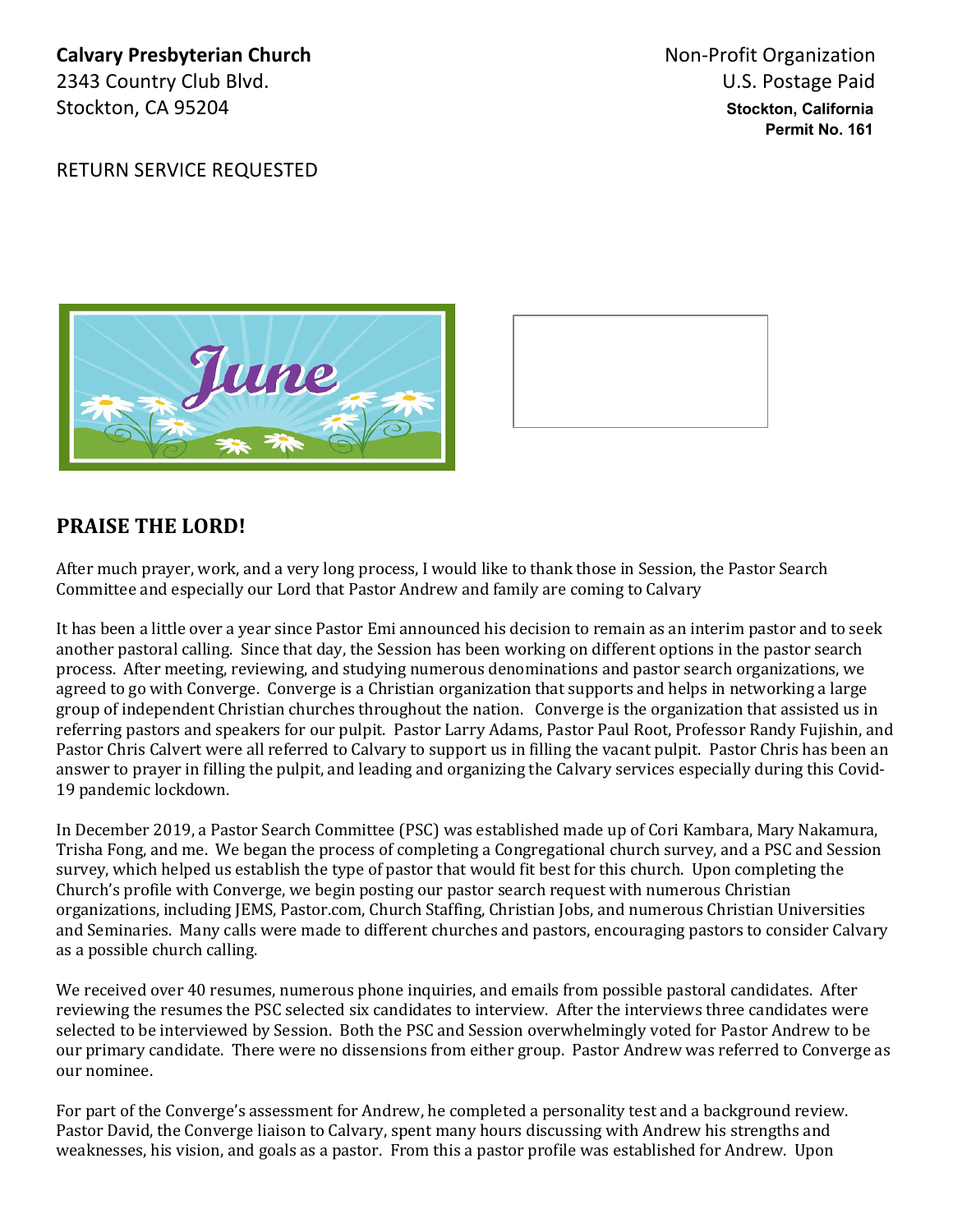completion of this process Pastor Andrew's profile was compared to the Calvary's profile, and Pastor David concluded that Pastor Andrew would be an excellent match for Calvary.

Upon Pastor Andrew giving a sermon for Calvary, visiting Stockton, meeting some of the wonderful people at Calvary, and much prayer, the Calvary Session asked Pastor Andrew to fulfill the calling of Lead Pastor at Calvary. Pastor Andrew accepted this calling and will be giving his first sermon as the Calvary pastor on June 7<sup>th</sup>.

Pastor Andrew and his wife Mariava were originally from Oklahoma, however in 2014 God called them to the mission field. They started working with Greater Europe Mission in 2015 and moved to the United Kingdom, where for four years they worked alongside local churches to teach and train in discipleship. In 2019 he and his family returned to the United States and began serving as a location teaching pastor for The Journey Church in Manhattan. He and Mariava have true hearts for our Lord Jesus Christ. He believes his ministry is to see a generation of disciples who make disciples by equipping and empowering people to engage this world with the Gospel. He and Mariava have a 2-year-old son Joshua and a child on the way. We are so excited about Pastor Andrew answering the call to Calvary. Thank you, Lord, and thank you all for your prayers and the much work given in this search.

Blessings in Christ, Ron, Chairperson, Pastor Search Committee 

# **You Are Not Alone!**

Your church family is here for you during this unprecedented time in our nation and world. At Calvary we always been known for our ability to pull together when something needs to get done. With the direction and oversight of Pastor Chris Calvert, your church leaders have been working on keeping us connected and rooted in Christ until we can meet again in person.

Leaders have made the commitment to stay in regular contact with every member and friend of our church to keep them informed about resources for Bible study, videoconferencing, devotions, and prayer groups. If you have not been contacted please let us know by contacting Brian in the office (209.466.0221 or email cpcstockton@yahoo.com), Ron Kuwahara (209.712.4207) or any Elder or Deacon. We may not have your most current contact information, so please provide your home and cell number and email address when you contact us.

The office will remain open until further notice. We need our administrative help more than ever as we try to get information out to you as quickly as possible. Brian is committed to being in the office during regular hours – Tuesday to Friday from 9:30 a.m. to 2:30 p.m.  $\cdot$  so you may contact the office with any questions, needs, or concerns and he will contact someone who can help.

Check the church website (www.cpcstockton.org) and Facebook page (www.facebook.com/calvarystockton) for information. As you know, things can change rapidly and we are committed to keeping you informed.

Remember that the church is not a building, rather it is the people who make up the church. That's you. So even though we are approaching church and worship differently we are still the church and you are still part of it. You are not alone.

Use this slower-paced time to pray and read and study the Bible. Reach out to others with a phone call or note. This is a time for us to bond as Christ-followers as we learn and grow through this experience and learn to depend on the Lord for strength, comfort, and peace. We have an amazing opportunity to glorify God through this experience.

You are not alone. Your church family is praying for you.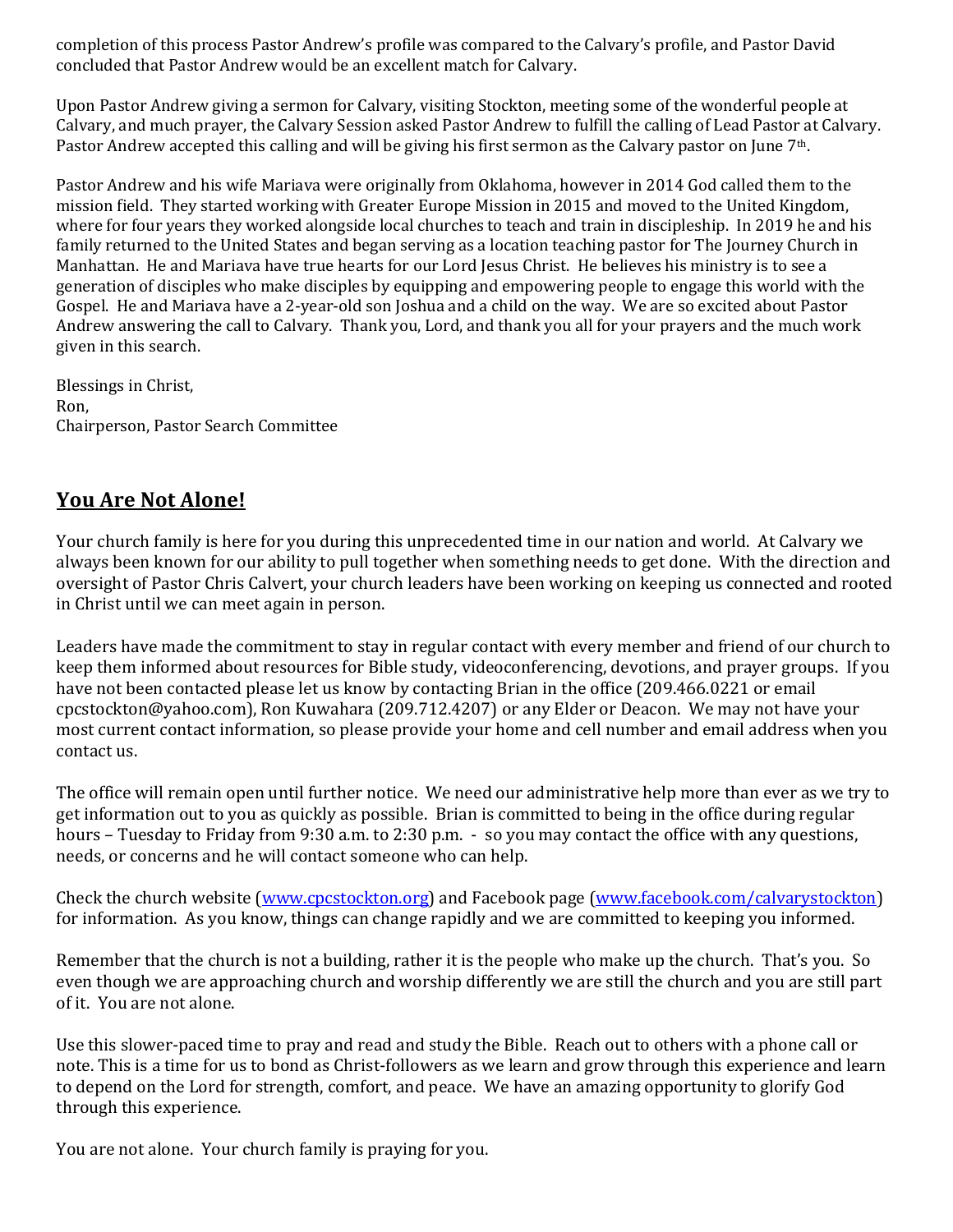# **Resources During Shelter-in-Place**

**Church Leaders:** Your Elder or Deacon is your "go to" person for all things CPC. They will pray for you, encourage you and work to provide help if you need it. Expect to be in touch with your leader at least once a week.

**Facebook and Website:** Look to the church Facebook page and church website to keep you up to speed, connect and bring you spiritual resources. Be sure to "Like" the CPC Facebook page and post comments there that that will serve to encourage others.

**Prayer Group Text:** Ron Kuwahara has a text group where people can share prayer requests. If you would like to be in that prayer group or have a prayer request, please text Ron at 209-712-4207.

**Online Church Gathering:** We will continue to have our Sunday services on Zoom until further notice. Pastor Andrew shares God's Word along with a short study and we spent time praying for the concerns of our church family. Please join us on Sundays at 10:00 a.m. You can download the Zoom app or sign in on the website after you create an account. There will be a new link to each weekly meeting that will be emailed and posted on the church website and Facebook page.

Here is a weekly agenda of what we will be posting and when on our website and Facebook page.

**Monday:** Daily devotional **Tuesday:** Daily devotional **Wednesday:** Daily devotional and weekly update. **Thursday:** This Sunday @ Calvary! (Sunday Zoom invitiation) **Saturday:** Zoom Church Gathering reminder

If you have questions or need help, don't hesitate to reach out to one of the church leaders, call or email the church.

#### **FROM THE**



| April Financials 2020 |             |
|-----------------------|-------------|
| Income:               | \$22,066.34 |
| Expenses:             | \$11,553.68 |
| Net:                  | \$10,512.66 |
|                       |             |

We would like to thank Pastor Chris and his wife, Michele for their commitment to Calvary during our pastor search. The guidance and support by Pastor Chris was very timely, he brought experience and organizational skills that we truly needed during our transition.

Pastor Chris filled in as a pulpit supply starting the end of January. Then, the dreaded Covid-19 virus changed our lives forever. In mid-March Sunday services or gatherings were closed down by the Federal government and Governor Newsom.

Without Pastor's guidance and organizational skills, we wouldn't have been able to continue to have Sunday services. He met with Session, Deacons and the Praise and Worship participants every Thursday, to make sure our Zoom broadcast looked professional.

We would like to extend our support and prayers to Pastor Chris and Michele in their search for a calling in the Seattle, Washington area. Please continue to pray for the Calvert's that God has a plan on their future too.

In Christ, Stephen Takemoto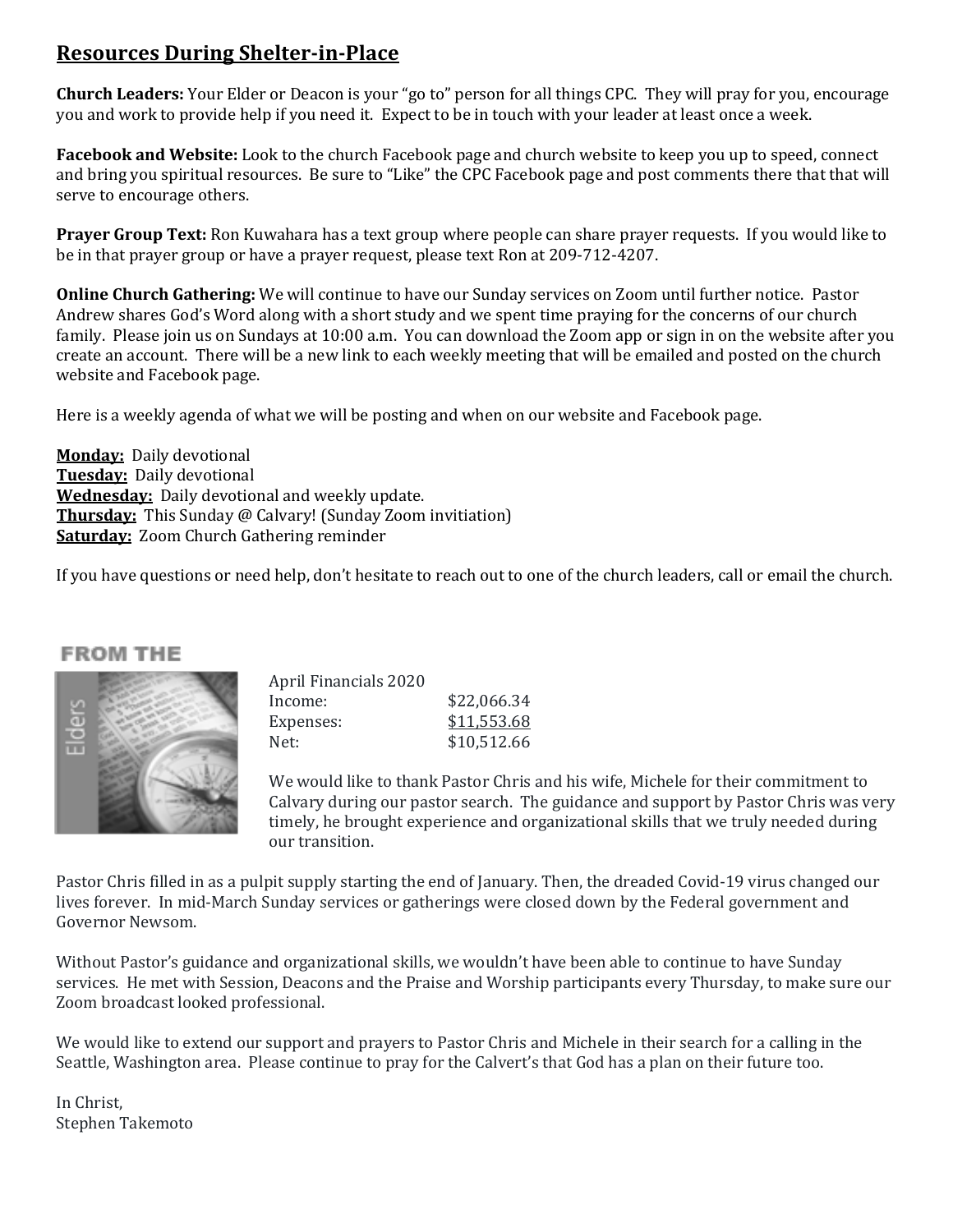#### *Deacon's Corner*



Deacon's on-going Outreach Project: Toiletry Collection Ministry & Canned food Drive Toiletry Collection Ministry & Canned Food Drive

We ask for healing prayers for Reverend Saburo Masada, Charise Masada, Janice Ishimaru and Jim Tsunekawa

A special thanks to Willie Low, Gary Low and Steve Takemoto for coordinating and conducting our first Dumpster Day. \$470.00 was garnered from this project and will be added to the general fund.

An additional 25 masks will be produced and kept at church. Monies from the Deacon's fund will be used to pay for the materials. Thanks again to all the ladies who have volunteered to help make these masks. Your time and talents are very much appreciated.

We'd like to acknowledge and thank Brian Kaneko for his additional duties and hard work from all of us here at Calvary.

On Sunday, May  $10<sup>th</sup>$ , Steve Takemoto made the announcement that our pastor search had reached a milestone Andrew Phillips has been asked and has graciously accepted the calling to become Calvary Presbyterian's next pastor

Thank you, Jesus. You have heard and acknowledged our prayers

And God said, "Let there be light" and there was light. God saw that light was good, and he separated the light from the darkness. - Genesis 1:3-4

Blessing, Dave Furukawa

Many have asked how you can to continue to support Calvary with offerings and tithes while we are not meeting in person. Please mail your offerings to the church at 2343 Country Club Blvd., Stockton, CA 95204. Thank you for your continued support and God bless you!

What God hath Promised "God hath not promised skies always blue, Flower-strewn pathways all our lives through. God hath not promised sun without rain, Joy without sorrow, peace without pain. God hath not promised we shall not know, Toil and temptation, trouble and woe. He hath not told us we shall not bear. Many a burden, many a care. But God hath not promised strength for the day, Rest for the laborer, light for the way. Grace for the trials, help from above, Unfailing sympathy, undying love."

"Whereby are given unto us exceeding great and precious promises."  $-$  2 Peter 1:4

"Finish each day and be done with it. You have done what you could; some blunders and absurdities have crept in; forget them as soon as you can. Tomorrow is a new day; you shall begin it serenely and with too high a spirit to be encumbered with your old nonsense."

"When negative thoughts try to invade your heart and mind, may you always know that Jesus is your "army" that will slay the dragon of negative thoughts! Praise be to God forever and ever!"

- Charise Masada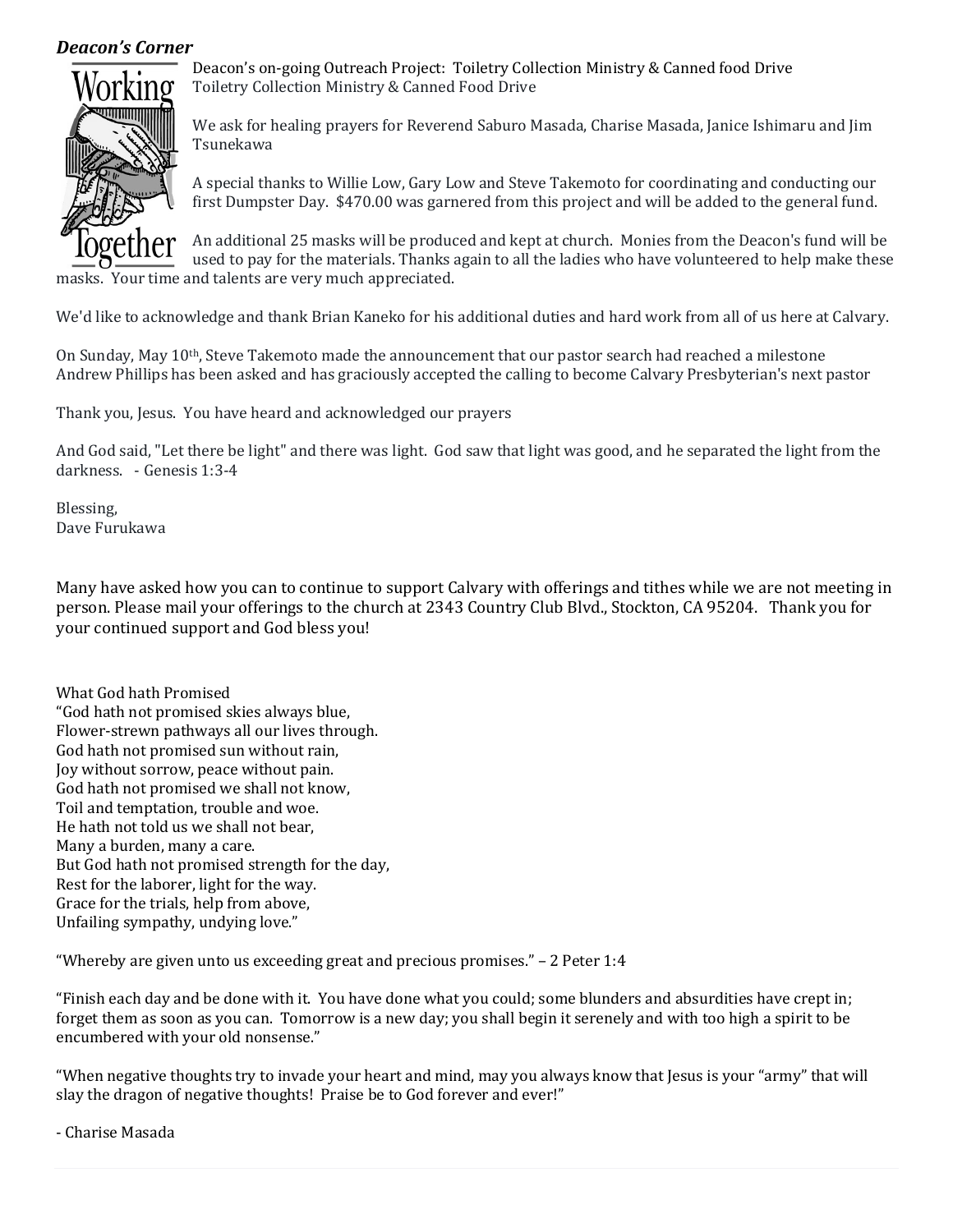# **Special Offerings**

Richard & Janet Menor **Richard & Dee Olson** 

Katie Komure **In the Sally Tsunekawa** Jim & Sally Tsunekawa

**In Memory of Elaine Low Birthday Fund** Ken & Karen Natsuhara

**In Memory of Sam Ishihara** Aiko Aoyama Shizuko Ishihara **Daisy** Chew

# **In Memory of Sue Ishihara** Willie & Anna Low

**In Memory of Frank & Frances Takemoto** Ted & Sue Yoneda Steve & Barbara Takemoto

**In Memory of Yutaka Watanabe** Peter & Alice Fong Steve & Barbara Takemoto Steve & Barbie Fujinaka

**In Memory of Philip Lee** Richard & Janet Menor Jim & Sally Tsunekawa Joyce Nakashima

**In Memory of Lou & Alice Tsunekawa**

Jim & Sally Tsunekawa

**In Memory of Pablo & Purificacion Menor In Celebration of Jean Sakoda's Retirement** 

**In Memory of Miki Kagoshima In Celebration of Tyler & Joyce's 1st Anniversary** 

Jack & Catherine Doo Jim & Sally Tsunekawa (Erin, Steven, & Trinity)

### **Deacon's Fund**

Janice Ishimaru Shizuko Ishihara Joyce Nakashima (for face masks) Jim & Sally Tsunekawa

### **Easter**

Chris MacDannald Ren & Julianne Nakashima